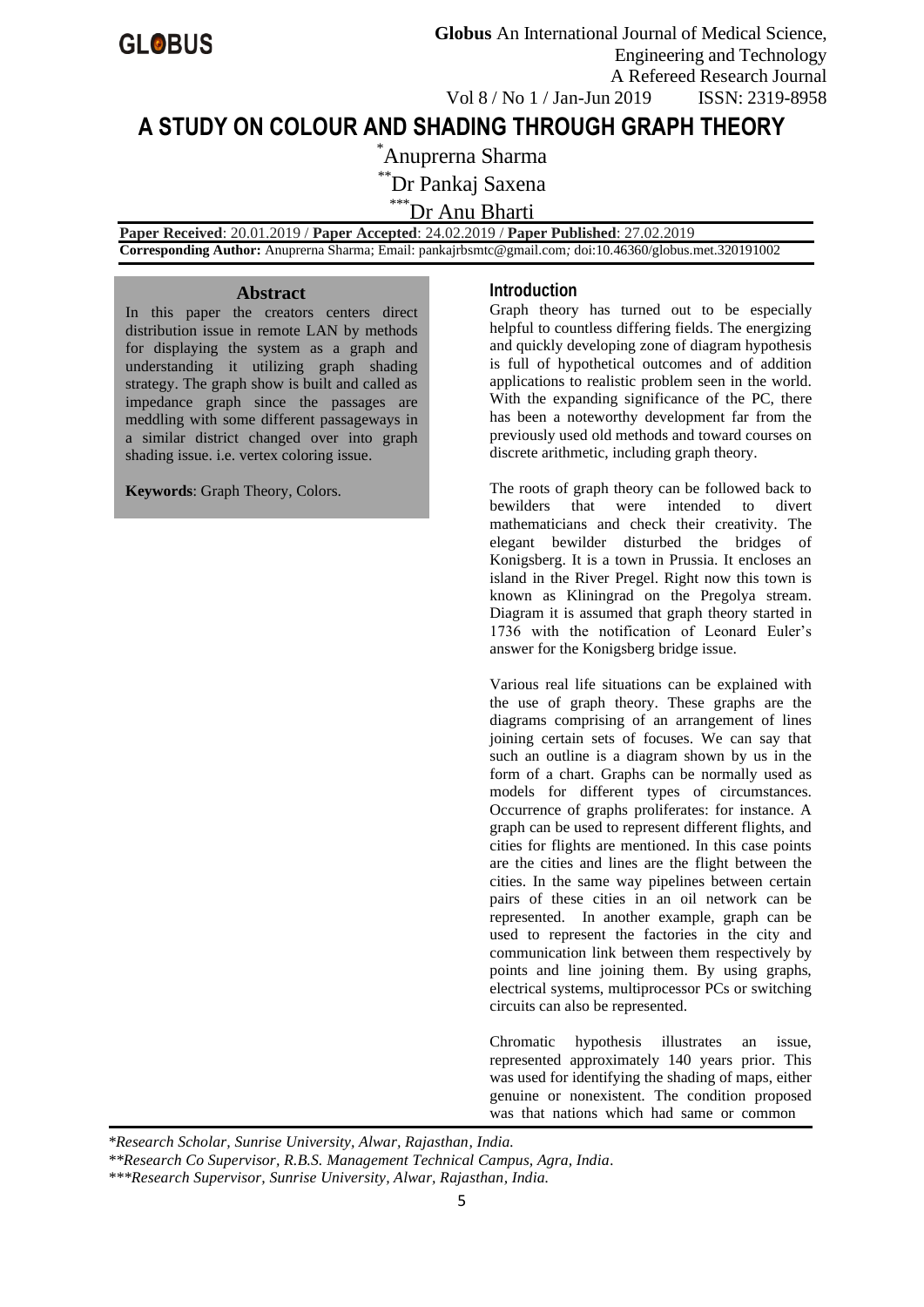border line (and not only an outskirt point) ought to get diverse colorings.

The inquiry was, "What number of colours can be used to cover all the distinctive maps supposable?" The quite obvious answer ended up being four and no more. Although it was just demonstrated hypothetically by K. Appel and W. Hakken almost 28 years prior. The main verification of about 140 page record was distributed in 1976. Also, the microfiches of about 1482 cases, after a huge number of hours of PC work were also published. Aside from being an activity in conceptual considering, it is also the matter of question that what functional application does this have? Spontaneously graph theory conveys one quick application to mind. For example: suppose that you need to make a timetable for an exam, one regular condition is that you can't have two papers prepared by students at same time with the situation that at least one of the student need to compose the two papers. In the event that you reword the issue accurately it ends up being a basic shading matter. Using the base number of colours at that point means, "How many number of sessions will be required to set up the time-table?

In a graph there are two mathematical structures i.e., V and E. these two sets are termed as follows: elements of V as called vertices and the elements of E are called edges. A pair of vertices represents a single edge. Directed graph is made when the edges of a graph G are identified with ordered pairs of vertices. At this time the graph is not termed as G graph. Generally, G is called an undirected diagram. Our exchanges in this theory are worried about undirected charts.

### **Review of Literature**

Hanrahan, (2013) The focal point of this monograph is on symmetry breaking issues in the message-passing model of circulated processing. In this model a correspondence organize is spoken to by a n-vertex diagram  $G = (V, E)$ , whose vertices have independent processors. The processors convey over the edges of G in discrete rounds. The objective is to devise calculations that utilization as few adjusts as could be expected under the circumstances. A regular symmetry breaking issue is the issue of chart shading. Mean by ∆ the most extreme level of G. While shading G with  $\Delta + 1$ hues is insignificant in the incorporated setting, the issue turns out to be substantially more difficult in the conveyed one. One can likewise trade off on the quantity of hues, if this takes into account more effective calculations. Other regular symmetrybreaking issues are the issues of registering a maximal autonomous set (MIS) and a maximal coordinating (MM). The investigation of these issues goes back to the beginning of conveyed

figuring. The establishing fathers of dispersed processing established firm frameworks for the region of appropriated symmetry breaking as of now in the eighties.

Mohapatra, (2010) The Abstract Task Graph is information driven programming model for end-toend application advancement on arranged sensor frameworks. An ATaG program is a framework level, design autonomous determination of the application usefulness. The application is demonstrated as an arrangement of theoretical errands that speak to sorts of data preparing capacities in the framework, and an arrangement of unique information things that speak to kinds of data traded between dynamic undertakings. Info and yield connections between theoretical errands and information things are unequivocally shown as channels. Each conceptual errand is related with client gave code that actualizes the genuine data preparing capacities in the framework.

Itai, (2011) Graph hypothesis is assuming an undeniably vital job in the plan, examination, and testing of PC programs. Its significance is gotten from the way that stream of control and stream of information for any program can be communicated as far as coordinated charts. From the chart speaking to the stream of control, called the program diagram, numerous others can be determined that either in part or totally safeguard the program control structure. One inferred diagram known as a cyclomatic tree is of specific incentive in program testing. It is so named in light of the fact that the quantity of leaves of the tree is equivalent to the cyclomatic number of the program chart.

# **Right Colors Make the Data Easier to Read on Graph**

Question can be raised regarding the color of money or love or the ocean. As per the survey in the various studies, it was the very common response was that money is green, love is red and the color of ocean is blue. Numerous ideas bring to mind related colors. It may be due to physical appearance, normal representations, or social traditions. When we merge colors with the concepts, then color bring concept clearer to mind. At this time it is termed as "semantically resonant color choices."

Although, Specialists and fashioners routinely apply semantically resonant colors while doing their work. A considerable information perception was justified when we worked with Julie Fortuna, Chinmay Kulkarni, and Maureen Stone,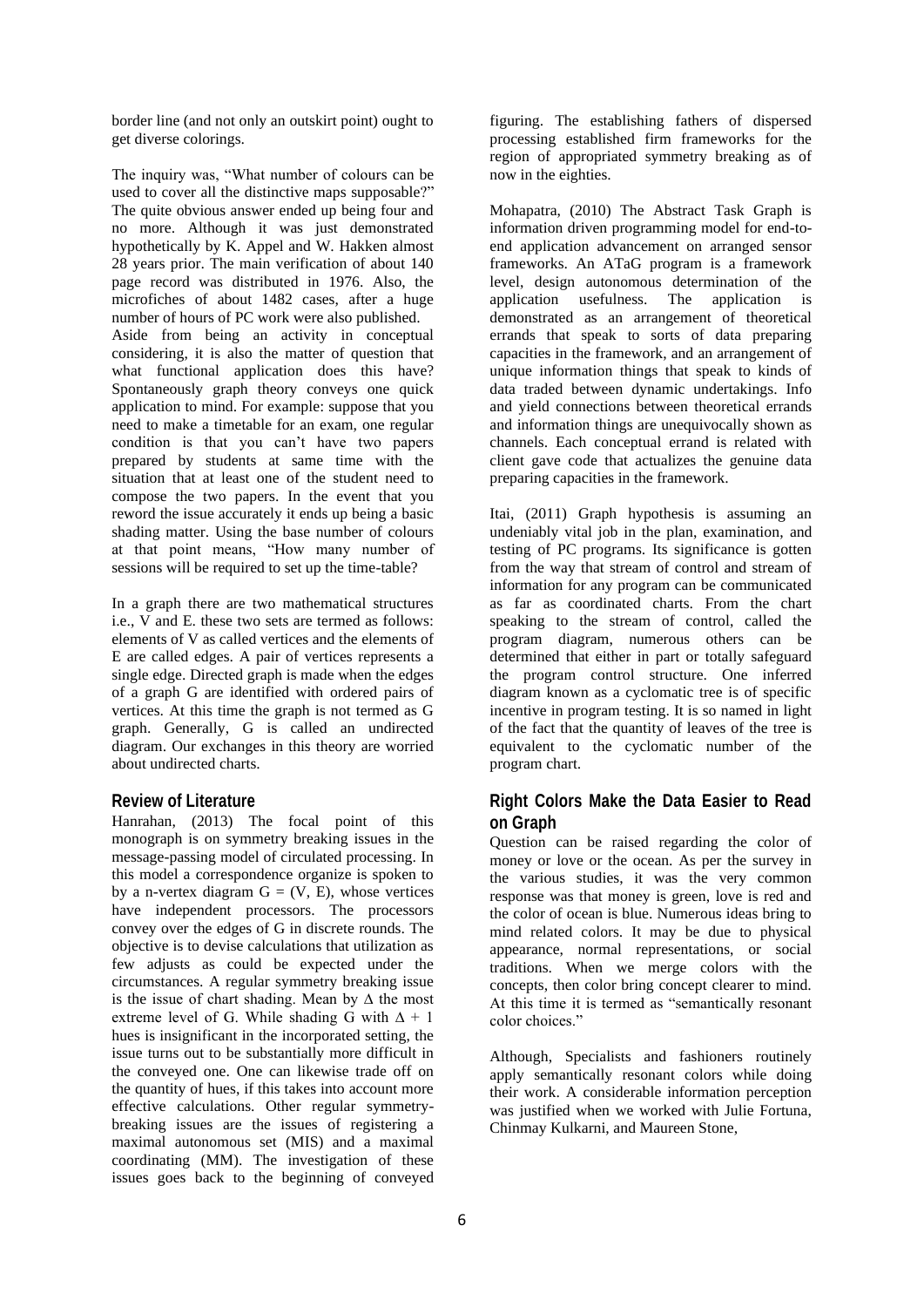

## **Consider These Charts of (Fictional) Fruit Sales**

Default color assignment

Above both charts differ only in the color assignment. In the chart on left-hand side, colors are taken from a default palette and on the other hand, the right-hand chart used semantically resonant colors. (In the present two graphs, an algorithm was used to compute the assignment. the algorithm analyzes the colors in relevant images retrieved from Google Image Search using queries for each data category name.)

Now answer some basic question by studying the above charts. For example:

- Name the fruit that had higher sales: blueberries or tangerines.
- Compare the sale of peaches with apples.
- Which chart do you find simpler to assess?

Most of you will say that it is easier to read chart on right side. To decide the effect of semantically resounding colors on diagram investigation, we ran analyses. According to which we checked how rapidly individuals can finish information correlation by using bar charts consisting of either outlines default colors or semantically thunderous colors. All things considered, individuals took an entire second less to finish a solitary correlation assignment when they were considering semantically resounding colors (regardless of whether picked by our calculation or by a specialist fashioner). That may not appear to be a significant measure but instead it's around 10% of the total endeavor time. These time venture assets can incorporate, particularly for data specialists making untold amounts of such connections all through their work day.

What's happening here? We watch various routes here. It is seen that semantically thunderous hues could be enhancing graph-perusing execution in the accompanying ways:

To start with, semantically resonating tones can enable you to abuse common existing associations along these lines it is empowering you to use less mindful thought and speeding audit. Nonresounding hues, then again, can cause semantic



Semantically resonant color assignment

impedance because of which the hues and ideas will block each other.

Second, on the grounds that your review of the idea shading relationship is upgraded when taking a gander at semantically full information and because of this reason second thought of information isn't required to evaluate which section is which, thus can concentrate more on the information itself.

To make the representation more meaningful, various factors should be considered. Each and every color should be different from others. For example: reader can analyze the graph easily and could make interference. It is also the matter of consideration what coloring pattern will suit for color blind. It is not possible to make any difference if the variable is distinguished from one another in black and white.

### **Conclusion**

It is extremely easy to make a correlation between the graph and the issue. Following are the models:

- Graph shading
- Map shading
- Vehicle Routing Problem

There are different focal points of utilizing graphs. A graph is utilized to indicate numerical data on the paper in a spatial course of action.

Graphs may comprise of high data thickness, now and again with no loss of information. Then again, in the event that we utilize just mean and standard deviation, it gives an outline and the likelihood it might not have some data about, for instance, the number and position of anomalies.

- Overall result can be pictured by graphs.
- Several dimension of data (e.g. in general impression, shut everything down correct area of a few adjoining focuses) can be surveyed by utilizing same graph.
- Graphs can decently demonstrate multiplex connections among multivariate information